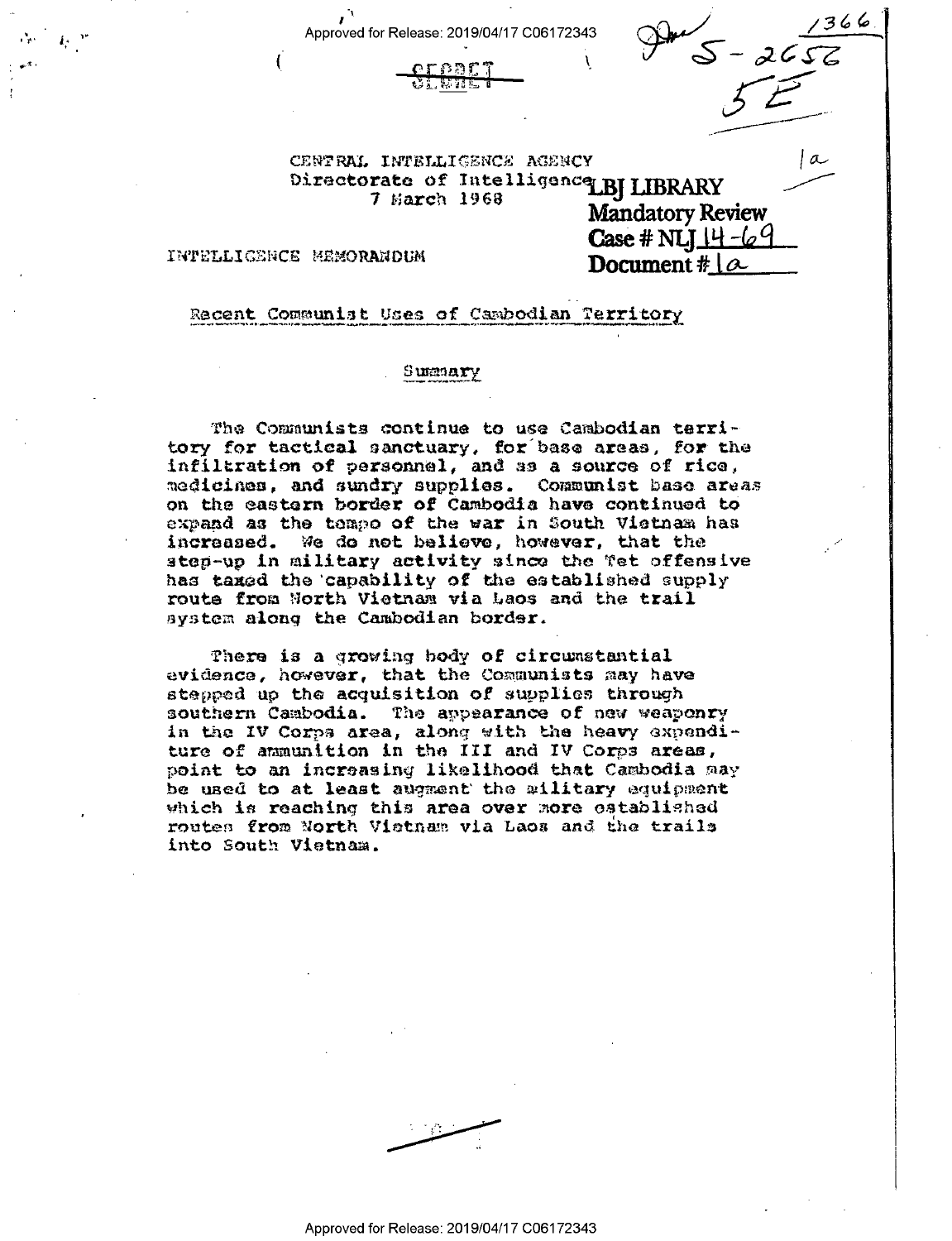### Introduction

The Vietnamese Communists continue to use Cambodian territory for tactical sanctuary, for base areas, for infiltration of personnel, and as a source of supply. With the step-up in Communist military activity since the Tet offensive, especially the increase in enemy ammunition expenditures, there has been increasing concern that Cambodia is playing a more direct role as a logistic base for the Comsunists. There have been reports of Chinese ships unloading arms at Sihanoukville for the Vietnamese Communists, of large convoys of trucks transiting the Cambodian border with arms and ammunition, and of eneay tanks in action in Pay Ninh Province close to the Cambodian border. This memorandum reviews current knowledge of: (1) VC/NVA access to Cambodia<br>from southern Laos. (2) developments along Cambodia's eastern frontier, and (3) the possibilities of seahorne deliveries of arms to VC/NVA forces via Cambodia.

### Recent Trends

The lavel of VC/NVA ammunition expenditures in South Vietnam has grown appraciably since the fet offensive. However, the largest increase has occurred in areas that are independent of logistic support from Cambodia. Specifically, the artillery, rocket, and mortar ammunition firings in the I Corps areas and the DMZ by VC/NVA forces have shown the largest increases. These are the same areas where the heaviest Communist expenditures were made in 1967. Munitions for Communist forces in these areas were supplied from Horth Vietnam by shipment through Laos and across the DMZ.

Communist mortar and rocket fire have also been stepped up in the III and IV Corps areas. We do not believe that their recent ammunition expenditures have been sufficient to deplete stockpiles or place an impossible burden on the Communist logistical system, although individual Communist combat units may have experienced temporary shortages of ammunition from time to time. Numerous PW's have recorted that large quantities of arms and ammunition were obtained from stockpiles already within South Vietnam, however.

 $2 -$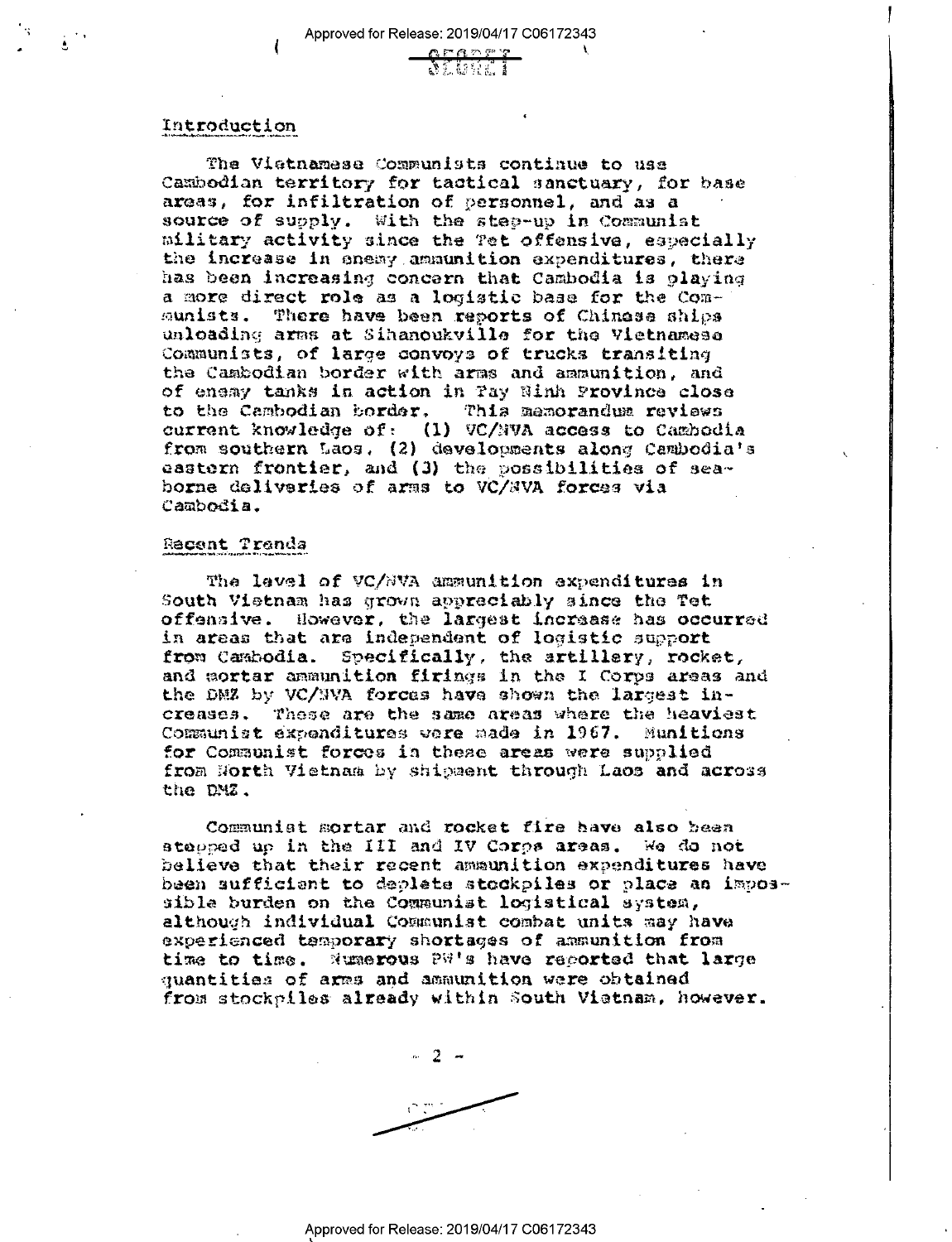

It is clear that prior to the Tet offensive, the Communists had completed a largo logistic bu1ld~up. This bu11d~up enabled them to equip rocruits and guerrillas with new weapons and aéoquato supplies of ammunition. Given the substantial unutllisod capacity of land routes from North Vietnam through Laos, we do not believe that the Communist offensive in South Vietnam was of such a magnitude as to have required the,establishment of a new logistic pipo~ line dependent on Chinese material imported through Cambodian ports. It is possible that the build-up in the III and IV Corps areas was augmented by an input of materiel moved via Cambodia, although we have no hard evidence that this was the case.

A number of low-level reports of the deployment of VC/NVA armored vehicles into eastern Cambodia and adjoininq areas of South Vietnam have not been substantiated. Although the North Vietnamese could move armor over Laotian roads to the tri-border area. its deployment further south would be hampered by the lack of secure roads, long distances, and maintenance problems.

Bince the armoroé vehicles that were employed against a U8 force in ray Hinh Provinca lato in Pebruary 1963 have not been identified, it is particularly difficult to judge how they arriveé there. It is possible that the tanks were rehabilitated US vehicles that had been lost in oarliar operations. The repair of a faw US vehicles could have been carried out by cannibalizing a number of tanks, even perhaps by a unit of the Cambodian army without the knowledge of the central government. The Cambodian army inventory includes 12 US M-24 tanks, 60 US armored oars, and 46 U5 halftxacks. The Cambodians also have 17 French AMX-13 tanks, 6 Soviet BTR-40 armored personnel carriers, and 4 Soviet tracked prime movers, but there is no evidence that they have turned over any of their armored vehicles to the VC/NVA forces.

#### The Horthern Access to Cambodia from Laos

oo do not believe that the Communists are freely using Cambodia's internal road and waterway nets for the shipment of arms and ammunition from Laos.

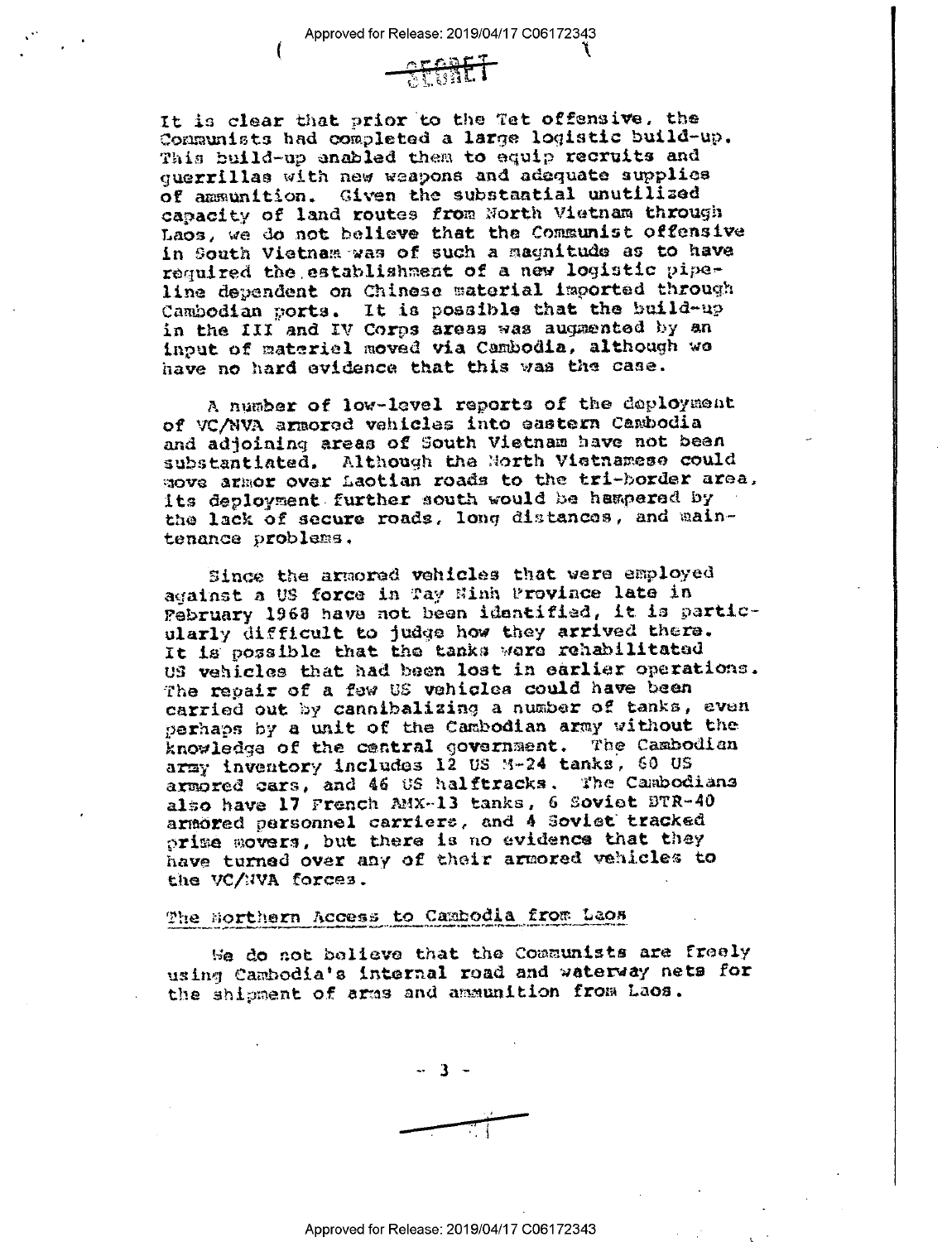Comprehensive aerial reconnaissance of the northern border area reveals no connecting road from Laotian Route 110 (see the map) to the Cambodian road system, dther than the abandoned segment of Cambodian Route Since early 1966, Sihanouk has allowed this 97. segment to deteriorate to prevent its use by the Communists. The photographic evidence is buttressed by ground observer reports that indicate an average daily traffic flow along Route 110 of no more than two vehicles per day. Although there is a substantial volume of small watercraft on the Se Nong -Tonle Rong waterway, ground observers report that cargo is being moved almost exclusively upstream, from Cambodia into Laos. These shipments consist principally of rice, other foodstuffs, and gasoline destined for NVA forces in southern Laos and adjoining areas of South Vietnam. Low-level sources recently have reported small shipments of arms moving ugstream, but these could have been destined for a small Cambodian outpost known to be on the border.

#### The Bastern Border of Cambedia

Vietnamese Communist forces are continuing to develop infiltration routes and bases along Cambodia's eastern border. Although the base in the tri-border region of Cambodia was established several years ago, it has been further developed in recent sonths. Tribal groups have been forced out of this area, a road has been extended through the extreme salient into South Vietnam, and new facilities for storage, training, shelter, and defense have been built. A well-developed trail system is used to move men and supplies southward from the tri-border base into the Se Son and Chu Pong base areas.

Food, medicines, and other supplies of Cambodian origin reach these bases via secondary roads and trails (west-east) from Route 19, and by water via the Tonla San. Continuing improvements being made by Cambodian civil and military authorities on the roads between Virachel and the South Vietnamese border to facilitate the delivery of supplies to state plantations and Cambodian military outposts will also facilitate deliveries to the Vietnamese base areas.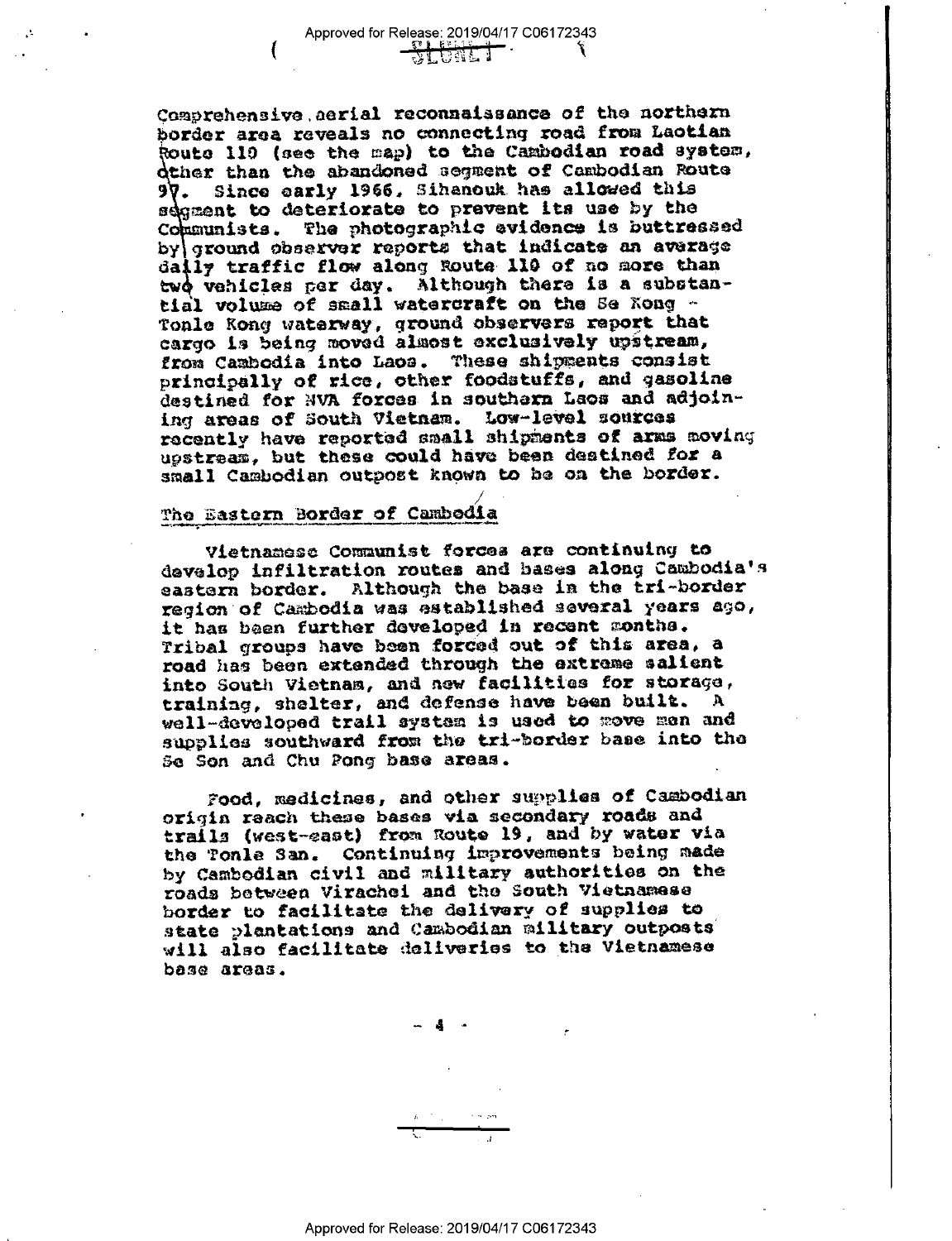$O T R R L$ =' ~' 5% <sup>1</sup>4. §

Further south, Cambodia's roads in the horder<br>regions of Mondolkiri, Hratie, Hompong Cham, and<br>Svay Rieng Provinces are used to transport Cambodian supplies to VC/EVA military units. Determination<br>of the volume of these shipments is complicated by<br>the location of Cambodian military campa and civilian population in these areas. ?his inability ta distinguish Communist traffic from all other traffic is particularly difficult on the heavily traveled Route 7 in the Snoul area. Nearly all trucks moving<br>from Phnom Penh and the south regions to the four from Phonos and the south and the south and the snoul. It is in this area that most of the traffic said to be bound for the vc/mva forces is reportedly seen.

We continue to believe that most of the VCdestined supplies moved over Cambodian roads cmn~ sist of rice, other foodstuffs, and such support<br>materials as batteries and medicines. The volume materials as batteries and medicines. The volume of Cambodian shipments to VC/NVA forces via the eastern border may be on the order of 35 short tons a day, and both civilian and military trucks axe used to txanspnrt them.

There are recurrent reports of arms transfers, however, and it is probable that some Cambodian military commanders supplement their incomes through illegal sales cf Cambodian equipment, much of which is similar to that used by VC/RVA forces, to the Vietnamese Communists. In the absence of central government approval, however, equipment acconntabil» ity controls would probably limit the volume of such sales.

has been a systematic and possibly sustained move-<br>ment of military supplies from Cambodia. The quantities involved are not yet known, and it is not clear whether these supplies came from Cambodian stocks or were brought in clandestinely. We have no evidence to confirm the reports of large convoys of trucks moving military supplies to VC/MVA forces along the border of South Vietnam. Often such reports contain contradictions, or do not agree with other known information an the road system or traffic movements.

\_ 5 -

 $\frac{1}{2}$  .

3.3(h)(2)

there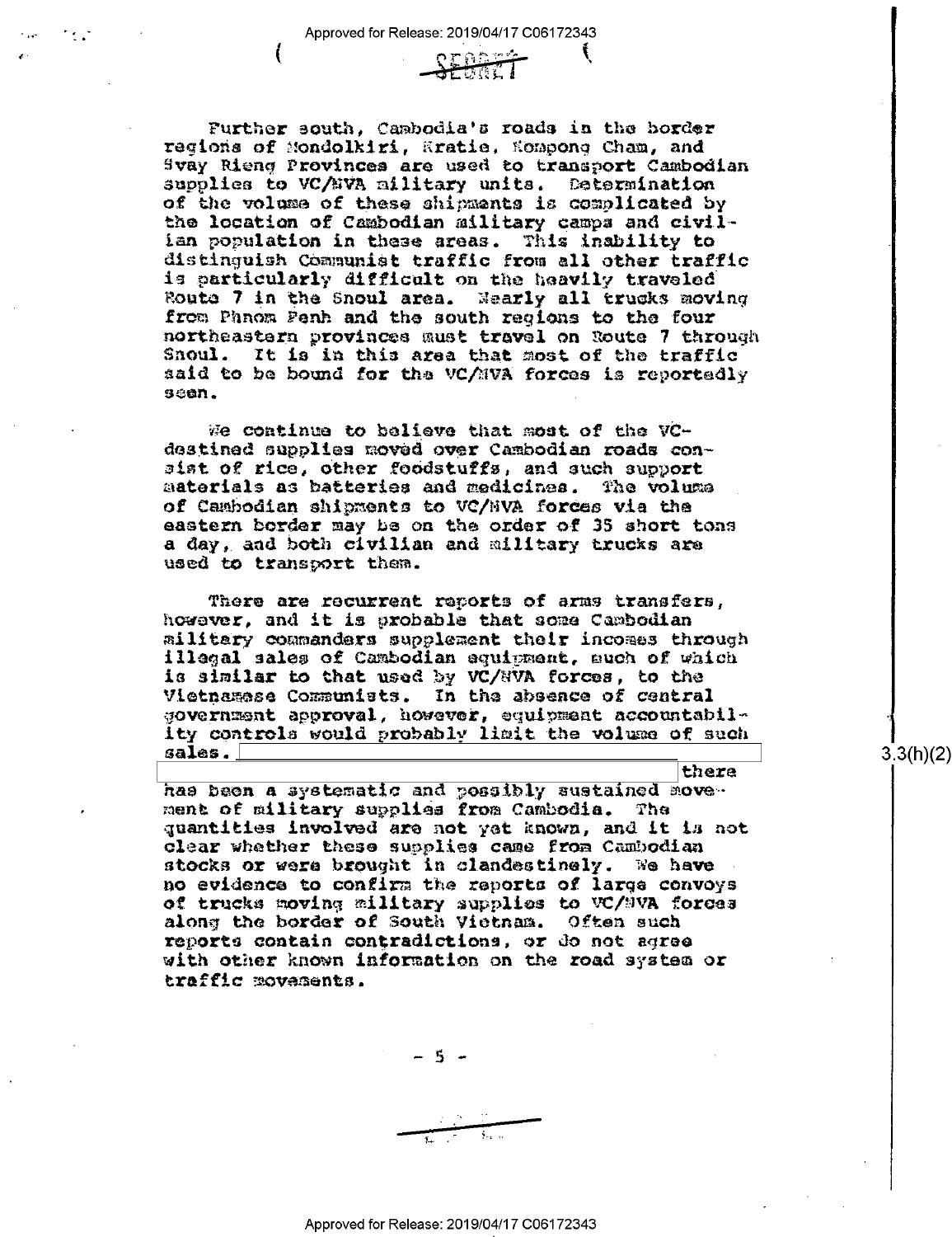## Seaborne Deliveries

Seaborne deliveries of military cargo to Cambodia are infrequent. The last identified major delivery of military cargo was a 450-ton consignment, believed to consist mainly of small arms and ammunition, on a Communist Chinese ship in March 1967. There are indications that some military equipment may also have been included among unidentified cargoes delivered by two Communist Chinese ships in August 1967 and January 1968. The appearance of 120-mm and 140-mm rockets in the III and IV Corps areas has led to the suspicion that sea infiltration is actually an important source.

The nature and volume of known Cambodian arms purchases and deliveries appear to have been consistent with Cambodian requirements. Since 1963, Communist countries -- principally Communist China and the Soviet Union -- have provided armaments valued at nearly \$15 million. These included 14 MIG-17's, 30,000 small arms, 800 mortars, as well as vehicles, anti-aircraft guns, artillery, and light aircraft.

South Vietnamese controls on shipping transiting the Mekong to Phnom Penh make it unlikely that significant amounts of arms or ammunition are being smuggled to the Communists via that route. These controls include cargo inspections and the surveillance of ships in transit. Communist-flag ships, ships chartered to Communist countries, and shipments from Communist countries are prohibited.

**ATES** deliveries to Sihanoukville are taken directly from shipboard to Cambodian military bases or units. Without government collusion, any continuing effort to smuggle arms through Cambodian ports to Communist forces probably would be detected.

It is conceivable that Sibanouk has permitted the shipment of small quantities of some types of military supplies to VC/NVA forces via Cambodian

- 5 -

 $3.3(h)(2)$ 

 $3.3(h)(2)$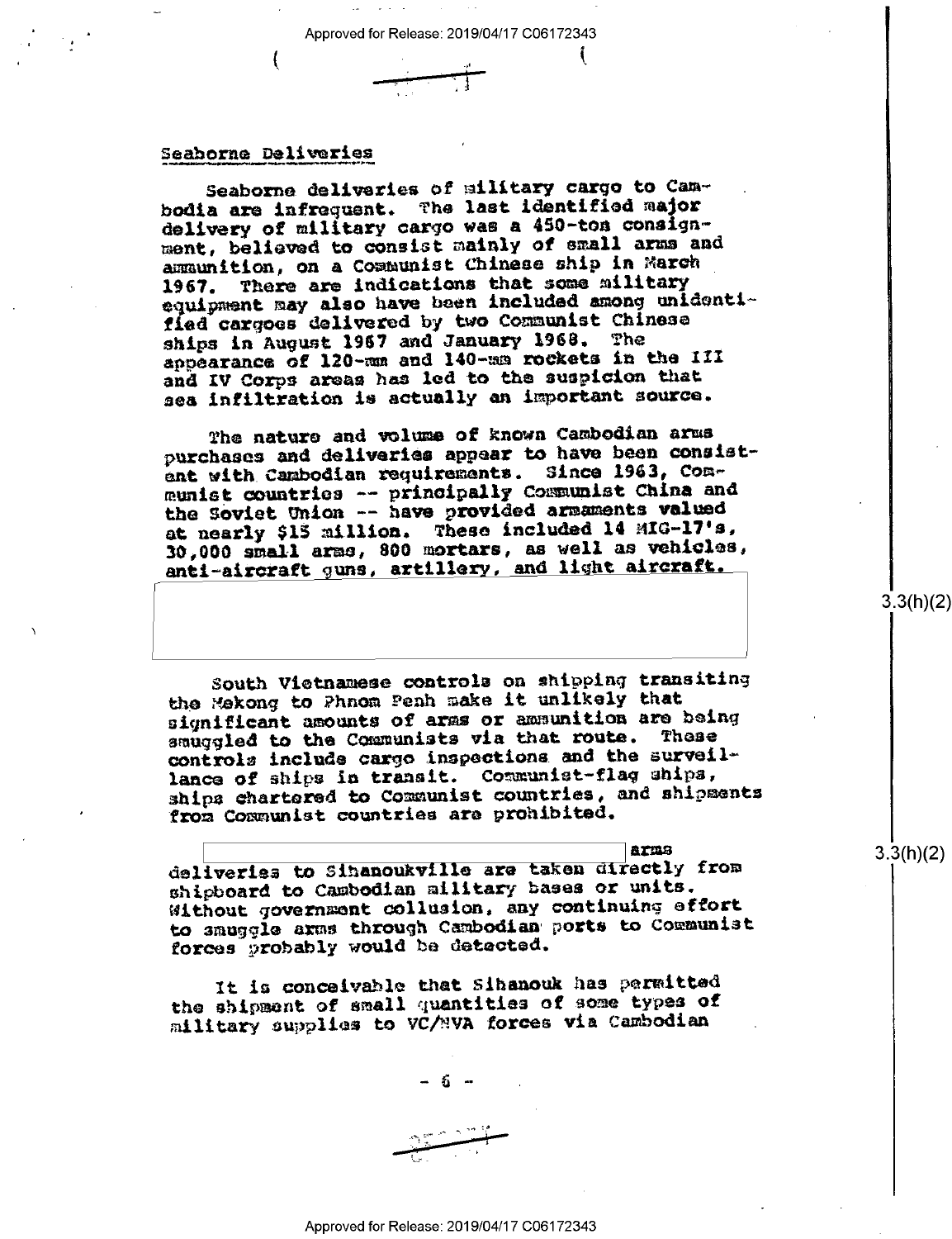4



l

military channels. Sihanouk may have concluded that small, easily disquised shipments would entail little risk and would serve as insurance in any future confrontation with the Communists. The same motive may have prompted his public approval of normal trade relations with the Communists.

On the other hand, Sihanouk has been persistent in striving to maintain his country's neutrality and has loudly professed his opposition to any foreign encreachment upon Cambodian territory. He has also made a sharp distinction between military and nonmilitary aid to the Viet Cong, arguing that the former would not be consistent with Cambodia's position as a neutral. It seems more likely that if the Communists are moving military hardware into Cambodia via the sea they would do so in much the same way they redistribute supplies along the coast of South Vistnam. We believe that it would be relatively casy for the Communists to make clandestine deliveries by small craft over the beach along the virtually unpatrolled Cambodian coast for subsequent overland movement into South Vietnam. We have no reliable reports, however, that this has been occurring.



 $3.5(c)$